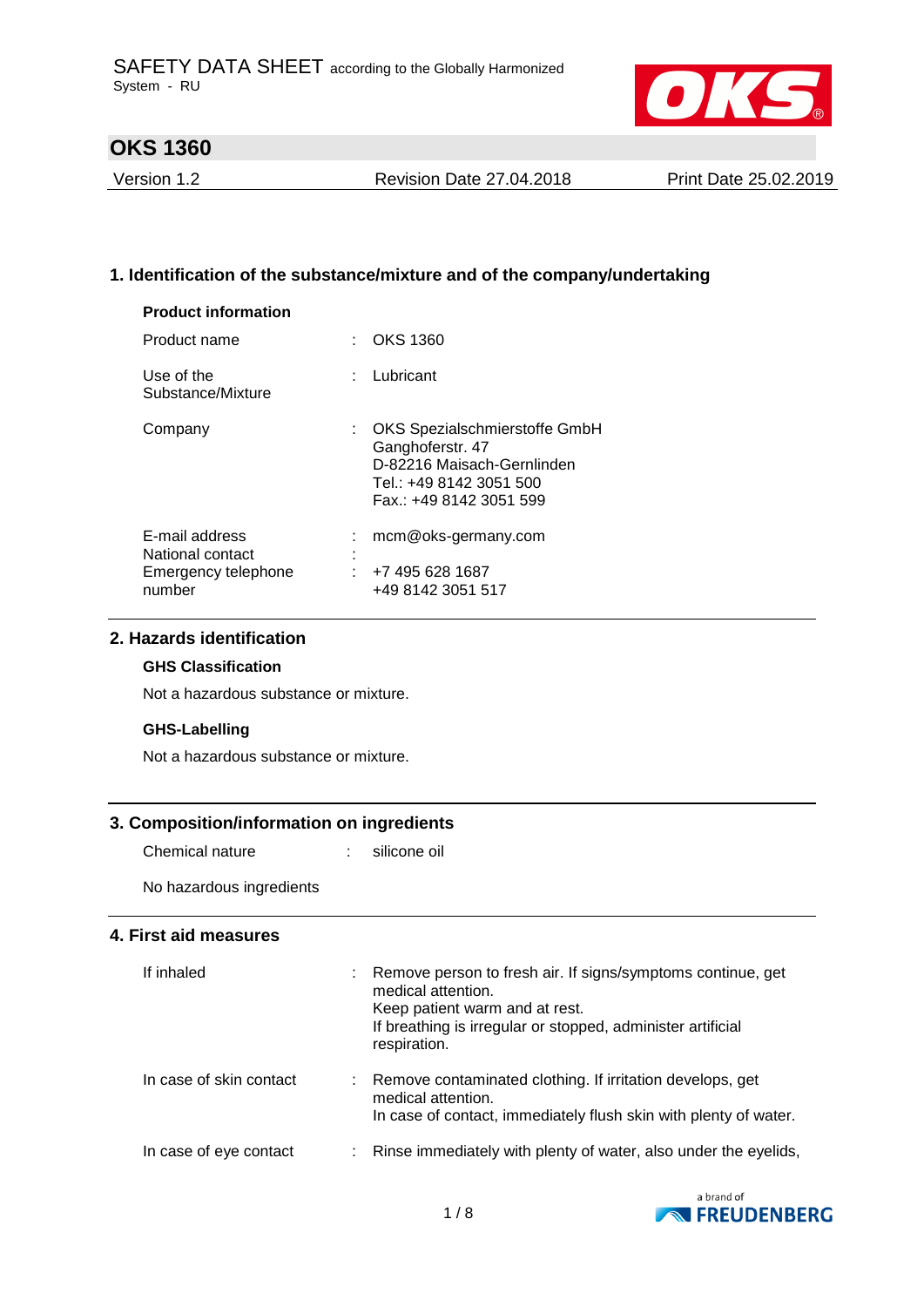

| <b>OKS 1360</b>    |                                                                                     |                       |
|--------------------|-------------------------------------------------------------------------------------|-----------------------|
| Version 1.2        | <b>Revision Date 27.04.2018</b>                                                     | Print Date 25.02.2019 |
|                    |                                                                                     |                       |
|                    | for at least 10 minutes.<br>If eye irritation persists, consult a specialist.       |                       |
| If swallowed<br>÷  | Move the victim to fresh air.<br>Do NOT induce vomiting.<br>Rinse mouth with water. |                       |
| Notes to physician |                                                                                     |                       |
| Symptoms<br>٠      | No information available.                                                           |                       |
| <b>Risks</b><br>÷  | None known.                                                                         |                       |
| Treatment<br>÷     | No information available.                                                           |                       |

## **5. Firefighting measures**

| Suitable extinguishing<br>media                  | Use water spray, alcohol-resistant foam, dry chemical or<br>carbon dioxide.                                                                                                                                                                                           |
|--------------------------------------------------|-----------------------------------------------------------------------------------------------------------------------------------------------------------------------------------------------------------------------------------------------------------------------|
| Unsuitable extinguishing<br>media                | : High volume water jet                                                                                                                                                                                                                                               |
| Specific hazards during<br>firefighting          | : Fire may cause evolution of:<br>Carbon oxides<br>Metal oxides                                                                                                                                                                                                       |
| Special protective<br>equipment for firefighters | : In the event of fire, wear self-contained breathing apparatus.<br>Use personal protective equipment.<br>In the case of respirable dust and/or fumes, use self-contained<br>breathing apparatus.<br>Exposure to decomposition products may be a hazard to<br>health. |
| Further information                              | Standard procedure for chemical fires.                                                                                                                                                                                                                                |

#### **6. Accidental release measures**

| Personal precautions      | : Evacuate personnel to safe areas.<br>Use personal protective equipment.<br>Refer to protective measures listed in sections 7 and 8.                                                            |
|---------------------------|--------------------------------------------------------------------------------------------------------------------------------------------------------------------------------------------------|
| Environmental precautions | : Try to prevent the material from entering drains or water<br>courses.<br>Prevent further leakage or spillage if safe to do so.<br>Local authorities should be advised if significant spillages |

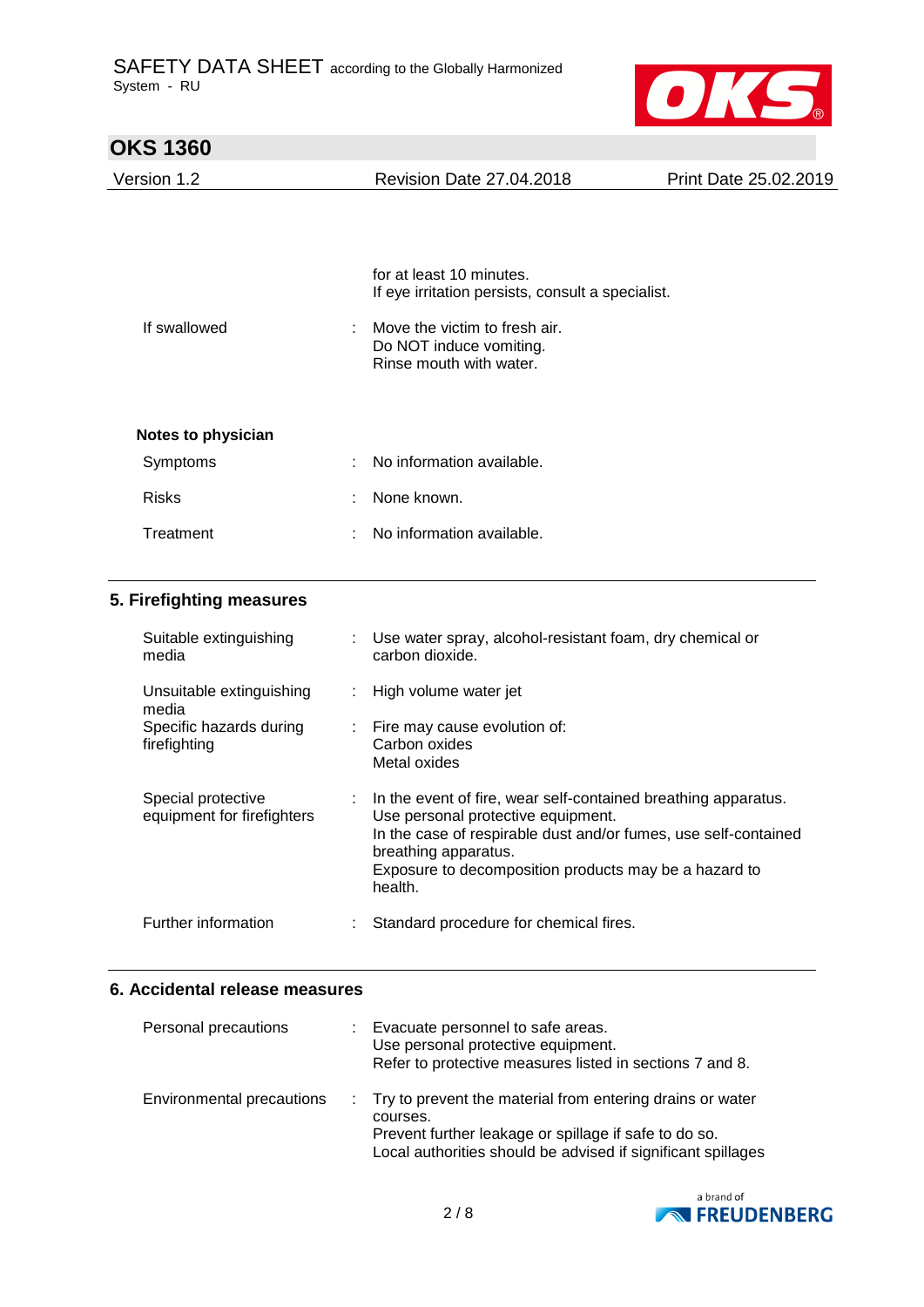

| <b>OKS 1360</b>                                  |                                                                                                                                                                                                                                                                                                                                      |                       |
|--------------------------------------------------|--------------------------------------------------------------------------------------------------------------------------------------------------------------------------------------------------------------------------------------------------------------------------------------------------------------------------------------|-----------------------|
| Version 1.2                                      | <b>Revision Date 27.04.2018</b>                                                                                                                                                                                                                                                                                                      | Print Date 25.02.2019 |
|                                                  |                                                                                                                                                                                                                                                                                                                                      |                       |
|                                                  | cannot be contained.                                                                                                                                                                                                                                                                                                                 |                       |
| Methods for cleaning up                          | Contain spillage, and then collect with non-combustible<br>absorbent material, (e.g. sand, earth, diatomaceous earth,<br>vermiculite) and place in container for disposal according to<br>local / national regulations (see section 13).                                                                                             |                       |
| 7. Handling and storage                          |                                                                                                                                                                                                                                                                                                                                      |                       |
| <b>Handling</b>                                  |                                                                                                                                                                                                                                                                                                                                      |                       |
| Advice on safe handling                          | For personal protection see section 8.<br>Smoking, eating and drinking should be prohibited in the<br>application area.<br>Wash hands and face before breaks and immediately after<br>handling the product.                                                                                                                          |                       |
| <b>Storage</b>                                   |                                                                                                                                                                                                                                                                                                                                      |                       |
| Requirements for storage<br>areas and containers | Store in original container.<br>Keep container closed when not in use.<br>Keep in a dry, cool and well-ventilated place.<br>Containers which are opened must be carefully resealed and<br>kept upright to prevent leakage.<br>Store in accordance with the particular national regulations.<br>Keep in properly labelled containers. |                       |

#### **8. Exposure controls/personal protection**

#### **Components with workplace control parameters**

Contains no substances with occupational exposure limit values. **Engineering measures**

Maintain air concentrations below occupational exposure standards.

| Personal protective equipment |  |                                                                         |  |
|-------------------------------|--|-------------------------------------------------------------------------|--|
| Respiratory protection        |  | : Not required; except in case of aerosol formation.<br>Filter type A-P |  |

| Hand protection | Nitrile rubber                                             |
|-----------------|------------------------------------------------------------|
|                 | Manufacturer, importer, supplier: Class 1                  |
|                 | For prolonged or repeated contact use protective gloves.   |
|                 | The selected protective gloves have to satisfy the         |
|                 | specifications of EU Directive 89/686/EEC and the standard |

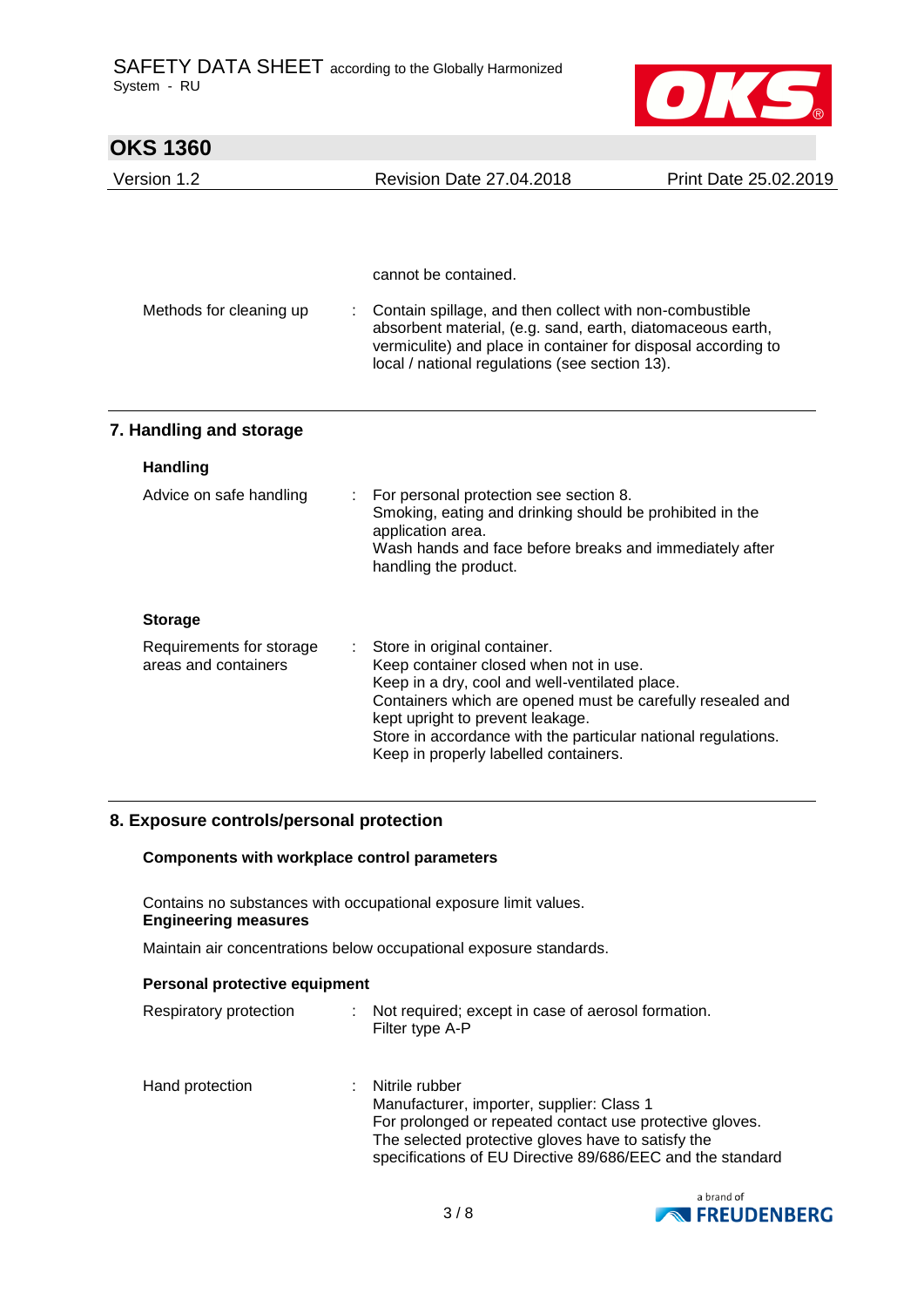

# **OKS 1360**  Version 1.2 Revision Date 27.04.2018 Print Date 25.02.2019 EN 374 derived from it. The break through time depends amongst other things on the material, the thickness and the type of glove and therefore has to be measured for each case. Eye protection : Safety glasses with side-shields conforming to EN166 Hygiene measures : Wash face, hands and any exposed skin thoroughly after handling. Protective measures : The type of protective equipment must be selected according to the concentration and amount of the dangerous substance at the specific workplace. Choose body protection in relation to its type, to the concentration and amount of dangerous substances, and to the specific work-place.

#### **9. Physical and chemical properties**

| Appearance                   |                                        |
|------------------------------|----------------------------------------|
| Physical state<br>Colour     | liquid<br>colourless                   |
| Odour                        | : odourless                            |
| Safety data                  |                                        |
| Flash point                  | : $>250^{\circ}$ C<br>Method: ISO 2592 |
| Ignition temperature         | 395 °C                                 |
| Lower explosion limit        | Note: No data available                |
| Upper explosion limit        | Note: No data available<br>÷.          |
| Flammability (solid, gas)    | Not applicable<br>÷                    |
| Oxidizing properties         | Note: No data available                |
| Auto-ignition temperature    | Note: No data available                |
| рH                           | : 7                                    |
| Melting point/freezing point | : -55 °C                               |
| Boiling point/boiling range  | Note: No data available                |

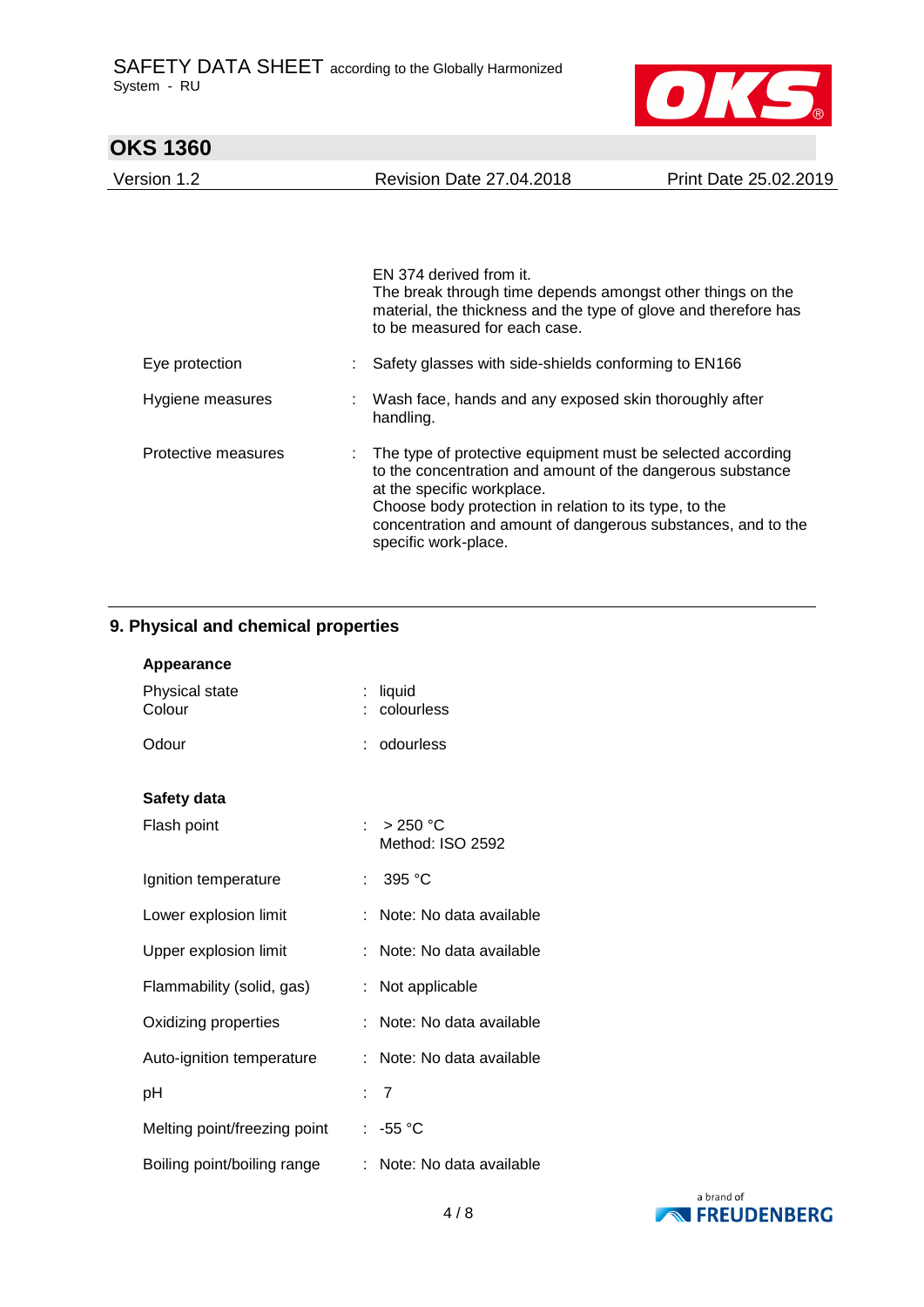

Version 1.2 Revision Date 27.04.2018 Print Date 25.02.2019

| Sublimation point                          | : Note: No data available            |
|--------------------------------------------|--------------------------------------|
| Vapour pressure                            | : $< 0,001$ hPa<br>at 20 $\degree$ C |
| Density                                    | : $0,96$ g/cm3<br>at 20 $\degree$ C  |
| Bulk density                               | : Note: No data available            |
| Water solubility                           | Note: insoluble                      |
| Partition coefficient: n-<br>octanol/water | : Note: No data available            |
| Solubility in other solvents               | : Note: No data available            |
| Viscosity, dynamic                         | : Note: No data available            |
| Viscosity, kinematic                       | $: 50 \text{ mm}$ 2/s<br>at $25 °C$  |
| Relative vapour density                    | : Note: No data available            |
| Evaporation rate                           | Note: No data available              |

## **10. Stability and reactivity**

| Conditions to avoid                 | : No conditions to be specially mentioned.                  |
|-------------------------------------|-------------------------------------------------------------|
| Materials to avoid                  | : No materials to be especially mentioned.                  |
| Hazardous decomposition<br>products | $:$ >150 °C small quantities of formaldehyde may be formed. |
| Thermal decomposition               | : $>250 °C$                                                 |

## **11. TOXICOLOGICAL INFORMATION**

#### **Acute toxicity**

| Acute oral toxicity       | ٠<br>٠<br>Remarks: This information is not available. |
|---------------------------|-------------------------------------------------------|
| Acute inhalation toxicity | : Remarks: This information is not available.         |
| Acute dermal toxicity     | ٠                                                     |

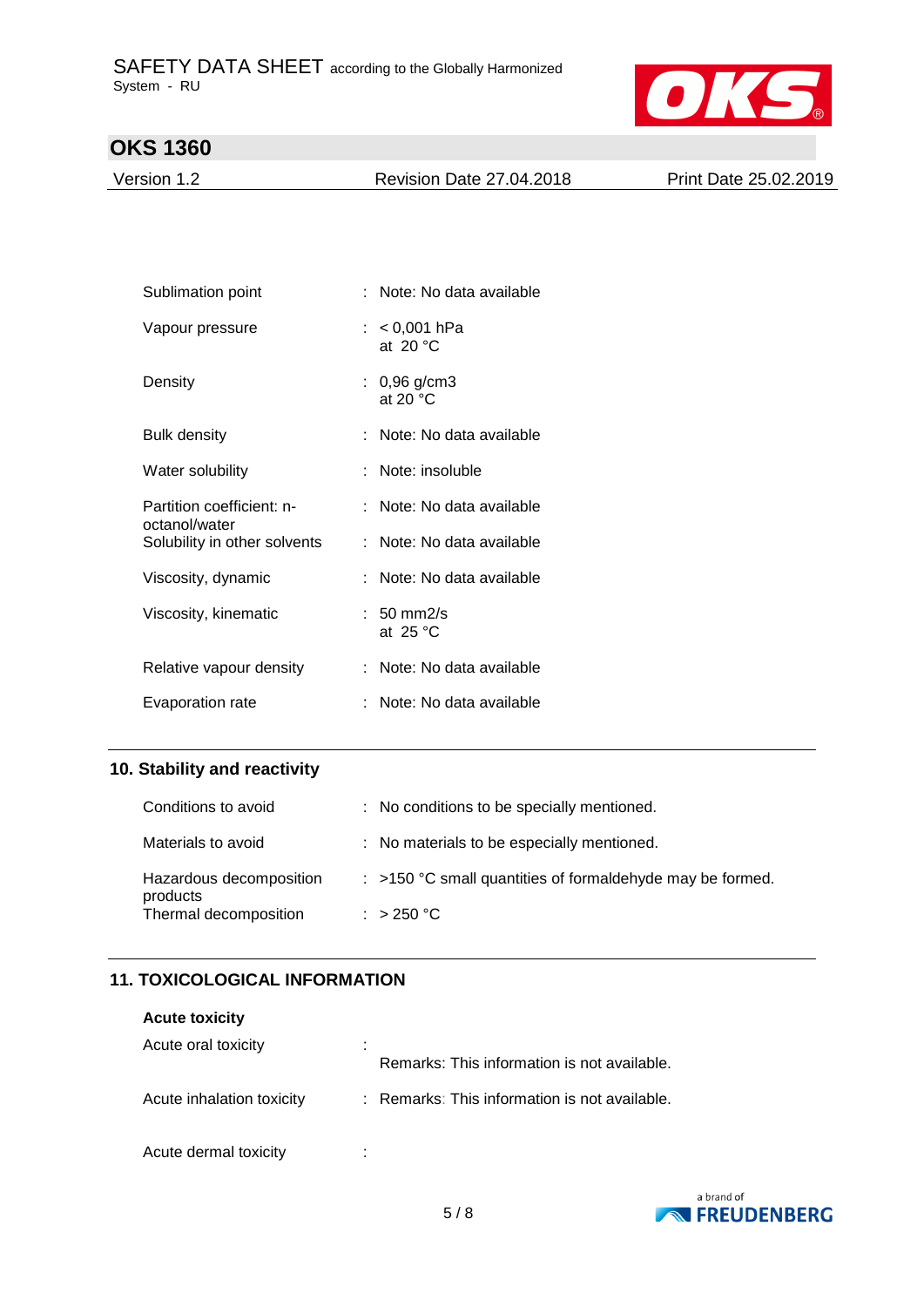

| <b>OKS 1360</b>                                           |                                                                                                 |                       |
|-----------------------------------------------------------|-------------------------------------------------------------------------------------------------|-----------------------|
| Version 1.2                                               | <b>Revision Date 27.04.2018</b>                                                                 | Print Date 25.02.2019 |
|                                                           |                                                                                                 |                       |
|                                                           |                                                                                                 |                       |
|                                                           | Remarks: This information is not available.                                                     |                       |
| <b>Skin corrosion/irritation</b>                          |                                                                                                 |                       |
| Skin irritation                                           | : Remarks: This information is not available.                                                   |                       |
| Serious eye damage/eye irritation                         |                                                                                                 |                       |
| Eye irritation                                            | : Remarks: This information is not available.                                                   |                       |
| <b>Respiratory or skin sensitisation</b>                  |                                                                                                 |                       |
| Sensitisation                                             | : Remarks: This information is not available.                                                   |                       |
| <b>Germ cell mutagenicity</b>                             |                                                                                                 |                       |
| Genotoxicity in vitro                                     | : Remarks: No data available                                                                    |                       |
| Genotoxicity in vivo                                      | : Remarks: No data available                                                                    |                       |
| <b>Target Organ Systemic Toxicant - Repeated exposure</b> |                                                                                                 |                       |
|                                                           | : This information is not available.                                                            |                       |
| <b>Aspiration hazard</b>                                  |                                                                                                 |                       |
| Aspiration toxicity                                       | : This information is not available.                                                            |                       |
|                                                           |                                                                                                 |                       |
| Further information                                       | Information given is based on data on the components and<br>the toxicology of similar products. |                       |
|                                                           |                                                                                                 |                       |

## **12. Ecological information**

| <b>Ecotoxicity effects</b> |  |
|----------------------------|--|
|----------------------------|--|

| Toxicity to fish                                       | Remarks:<br>No data available   |
|--------------------------------------------------------|---------------------------------|
| Toxicity to daphnia and other<br>aquatic invertebrates | : Remarks:<br>No data available |
| Toxicity to algae                                      | : Remarks:<br>No data available |
| Toxicity to bacteria                                   | Remarks:                        |

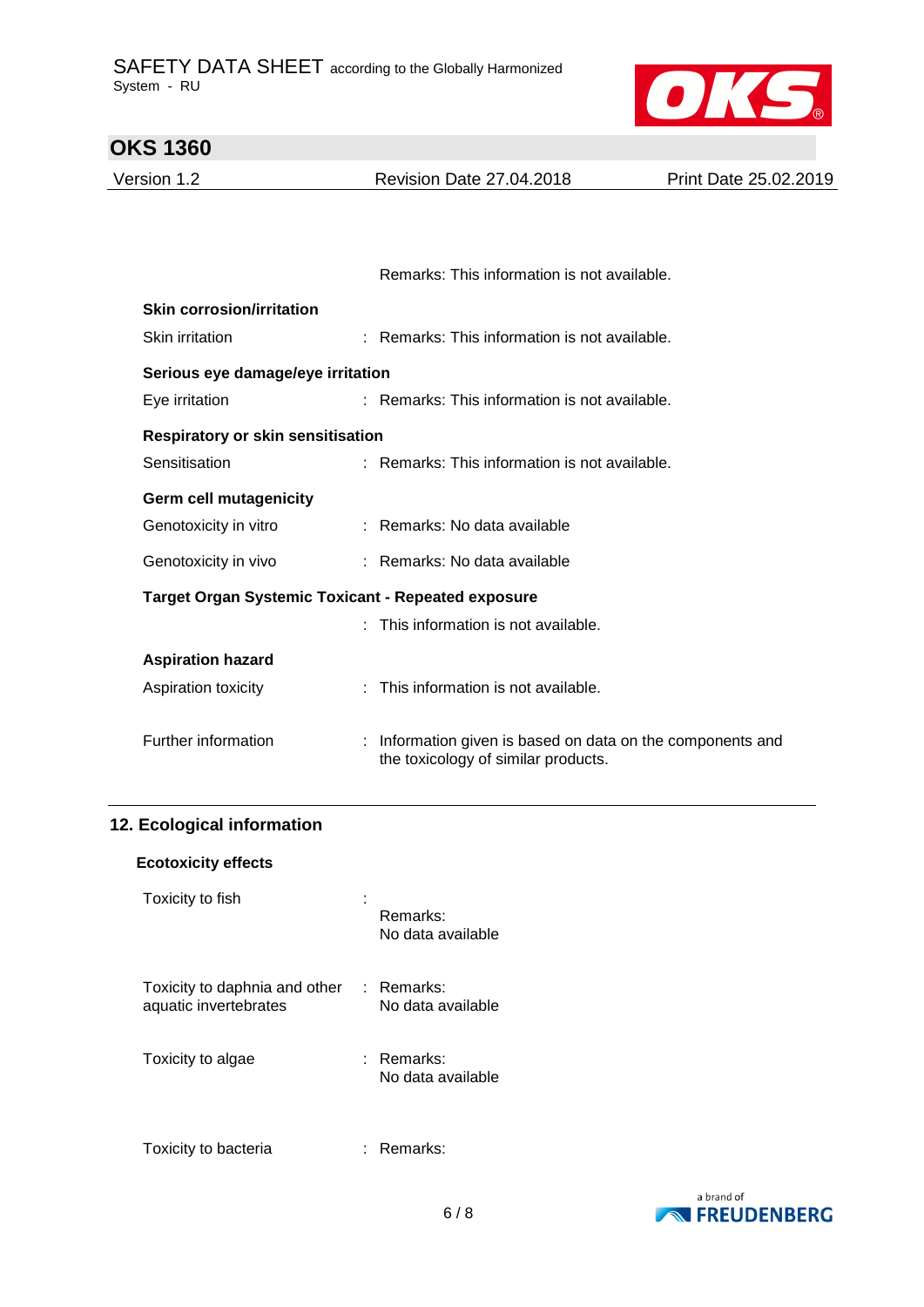

Version 1.2 Revision Date 27.04.2018 Print Date 25.02.2019

#### No data available

| Elimination information (persistence and degradability) |                                                                                                                                                                                                      |  |  |  |
|---------------------------------------------------------|------------------------------------------------------------------------------------------------------------------------------------------------------------------------------------------------------|--|--|--|
| <b>Bioaccumulation</b>                                  | $:$ Remarks:<br>This substance is not considered to be persistent,<br>bioaccumulating and toxic (PBT).<br>This substance is not considered to be very persistent and<br>very bioaccumulating (vPvB). |  |  |  |
| Mobility                                                | : Remarks:<br>No data available                                                                                                                                                                      |  |  |  |
| Distribution among<br>environmental compartments        | $:$ Remarks:<br>No data available                                                                                                                                                                    |  |  |  |
| Biodegradability                                        | : Remarks:<br>No data available                                                                                                                                                                      |  |  |  |
| Physico-chemical<br>removability                        | : Remarks:<br>No data available                                                                                                                                                                      |  |  |  |
| <b>Further information on ecology</b>                   |                                                                                                                                                                                                      |  |  |  |
| Additional ecological<br>information                    | : No information on ecology is available.                                                                                                                                                            |  |  |  |
| 13. Disposal considerations                             |                                                                                                                                                                                                      |  |  |  |
| Product                                                 | The product should not be allowed to enter drains, water<br>courses or the soil.                                                                                                                     |  |  |  |
| Contaminated packaging                                  | Empty containers can be landfilled, when in accordance with<br>the local regulations.                                                                                                                |  |  |  |

## **14. Transport information**

### **ADR**

Not dangerous goods